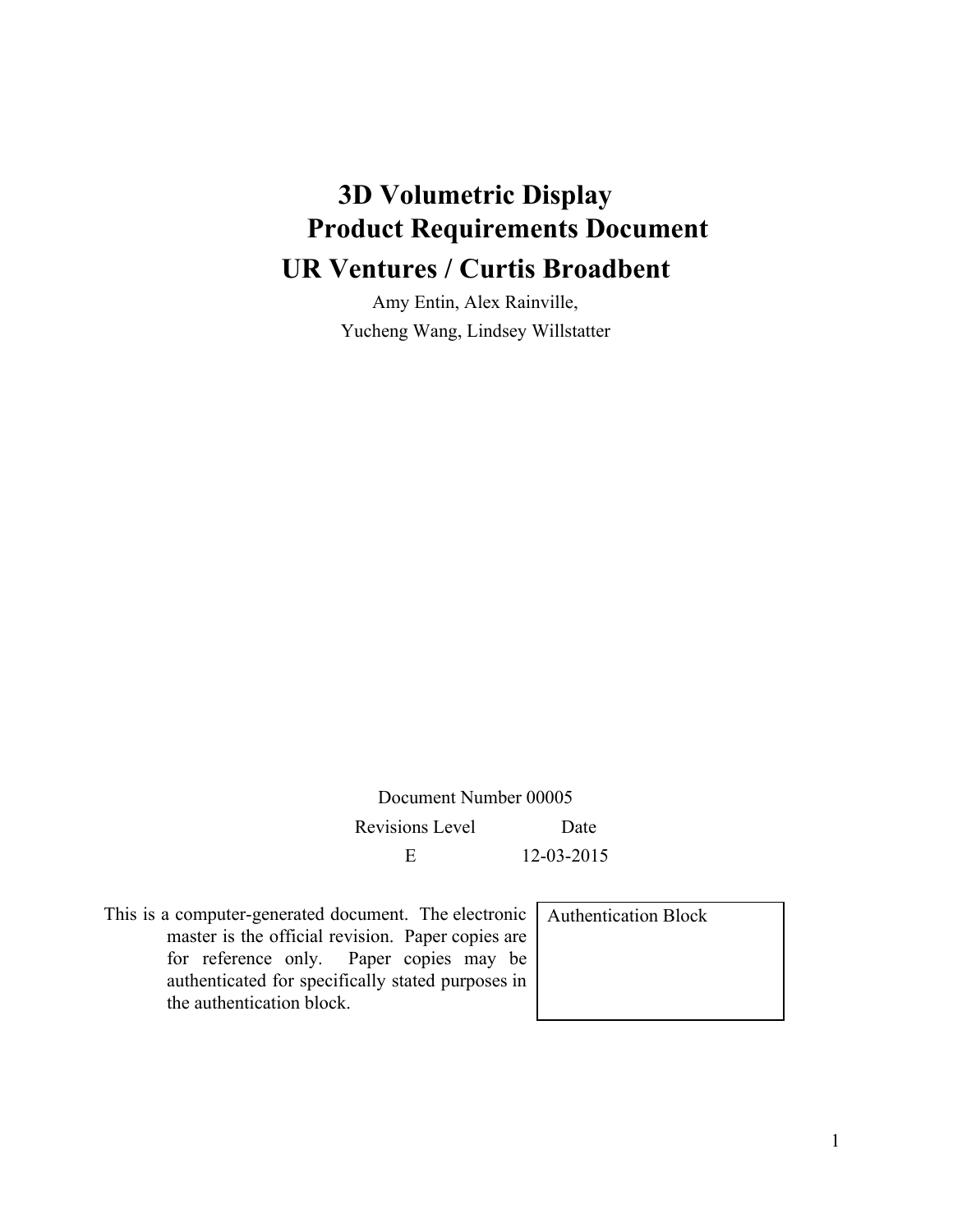| Rev | Description                                                                                                                                   | Date       | Authorization |
|-----|-----------------------------------------------------------------------------------------------------------------------------------------------|------------|---------------|
| A   | <b>Initial PRD</b>                                                                                                                            | 10-25-2015 | LW            |
| B   | Updated specs per first customer meeting:<br>Updates to vision, environment, and fitness<br>for use sections.                                 | 11-02-2015 | LW            |
|     | Updated specifications from first three 11-09-2015<br>customer meetings                                                                       |            | LW            |
| D   | Further revisions as to what we are actually 11-29-2015<br>providing, included<br>table<br><sub>of</sub><br>contents, timeline, student roles |            | LW            |
| E   | Improved wording throughout the document, 12-03-2015<br>updated roles                                                                         |            | LW            |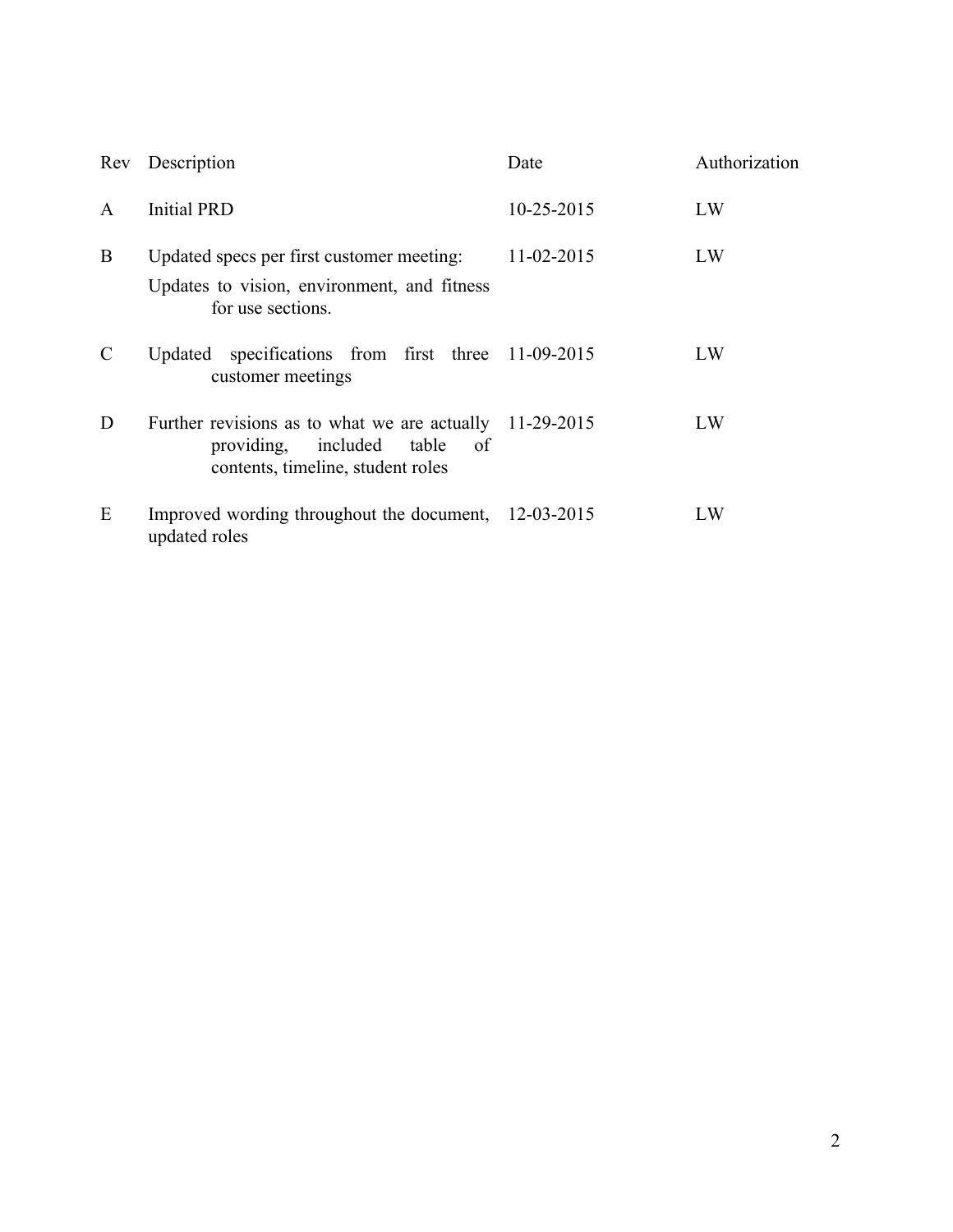#### **Table of Contents:**

| <b>Statement of Advisors</b> |                |
|------------------------------|----------------|
| Vision                       | 3              |
| Environment                  | 3              |
| <b>Regulatory Issues</b>     | 4              |
| Fitness for use              | 4              |
| Laser Specifications         | $\overline{4}$ |
| Scanning Specifications      | 5              |
| Desirables                   | 5              |
| <b>Product Scope</b>         | 5              |
| Timeline                     | 6              |
| <b>Team Responsibilities</b> | 6              |

### **Statement of Advisors:**

The 3D Volumetric Display is a customer driven product. As such, all of its design requirements are derived from the direction of Curtis Broadbent, our customer and faculty advisor. John Marciante has been serving in an advisory role regarding the laser system.

#### **Vision:**

The full product is a 3D volumetric display and the subsystem designs being developed by the senior project team are an upgraded laser system and a beam scanning system for improved beam control.

## **Environment:**

As a device intended for entertainment, it needs to operate in the following environment:

#### **Temperature**

55-105 °F – operation range

#### **Relative Humidity**

non-condensing

It will operate under outlet power, 120VAC.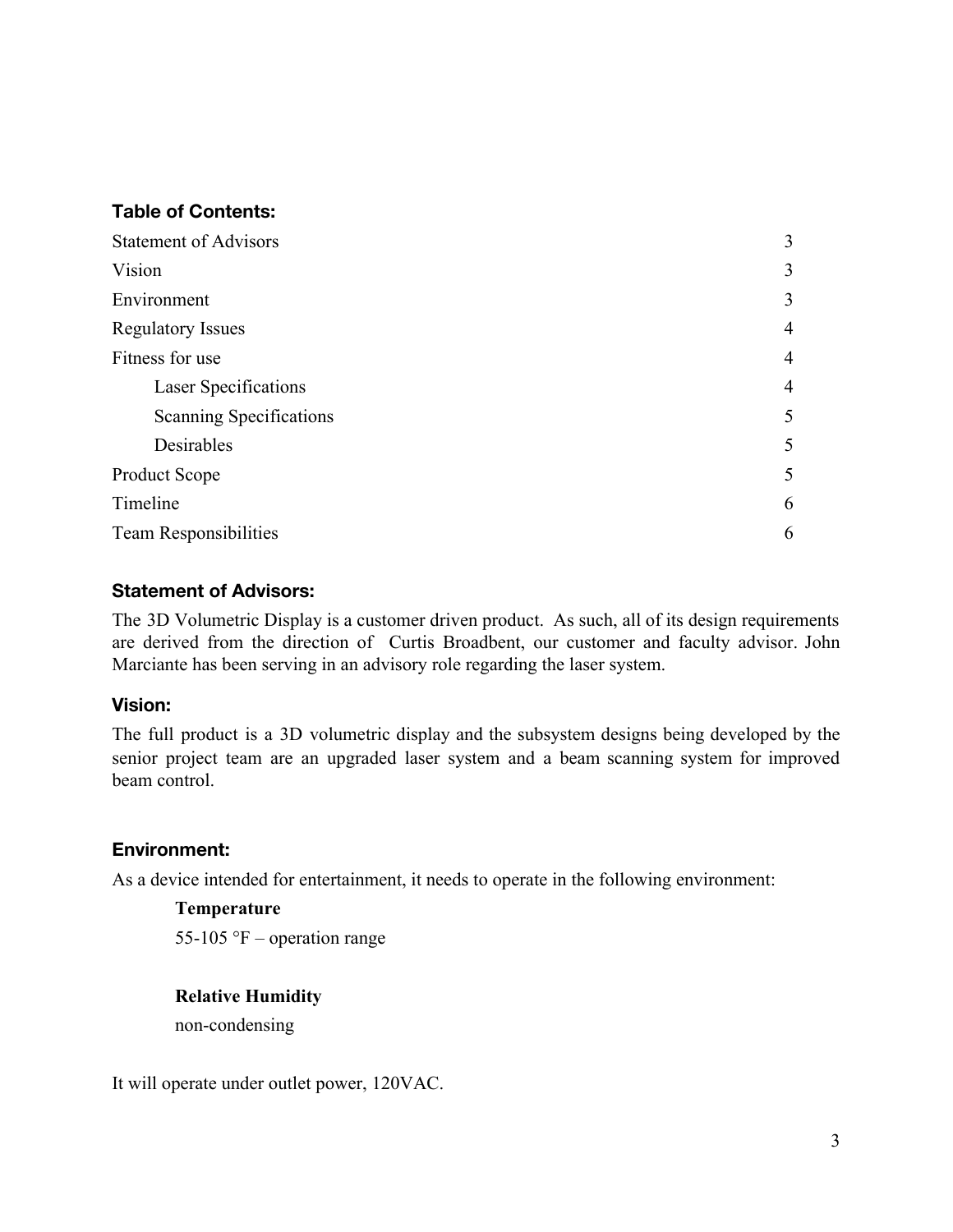#### **RegulatoryIssues:**

The system involves at least two lasers, one at 852nm and one at 917nm. These lasers will both have a maximum of CW power of 500mW. The vapor display is most likely regulated by the FDA as a "Demonstration Laser Product." The lasers we will use will most likely be Class IIIb.

#### **Fitness for use:**

- The laser system is designed to excite cesium to an energy level that exhibits radiative decay. Each laser individually cannot induce radiative decay; accordingly, the lasers themselves will not be seen in the atomic cloud but the intersections (voxels) are visible.
- Each of these transitions can tolerate a bandwidth of <10GHz. The laser output must have the correct wavelength and a suitable bandwidth. They need not be frequency tunable (as the current lasers are), but should be continuously temperature tunable, to  $+/-$  0.1nm with a wavelength resolution of 0.01nm. Should have a 3000hr lifetime for all systems.

*The laser system:*

Will have two laser outputs

Will fit on an 18" diameter plate along with the scanning system

The total cost of the laser system will be  $\leq$ \$15,000

Laser system includes all laser diodes/amplifiers, laser temperature and amplitude controllers, and isolators

|                                                | Cesium D-line Transition                             | Cesium<br>Upper-Level<br>Transition         |
|------------------------------------------------|------------------------------------------------------|---------------------------------------------|
| Wavelengths:                                   | 852.35nm                                             | 917.23nm                                    |
| Bandwidth                                      | $<$ 10GHz                                            | $<$ 10GHz                                   |
| Frequency stability                            | $1/2$ bandwidth/ 5 min                               | $1/2$ bandwidth/ 5 min                      |
| Power (on target)                              | 150-500mW                                            | 150-500mW                                   |
| Beam waist (half width)<br>in center of sphere | 300-500um at 12"-15"                                 | 300-500um at 12"-15"                        |
| Spatial mode and shape                         | single<br>spatial<br>mode,<br>round<br>heam<br>shape | single<br>spatial mode, round<br>beam shape |

Each individual laser should be  $\leq$ \$4000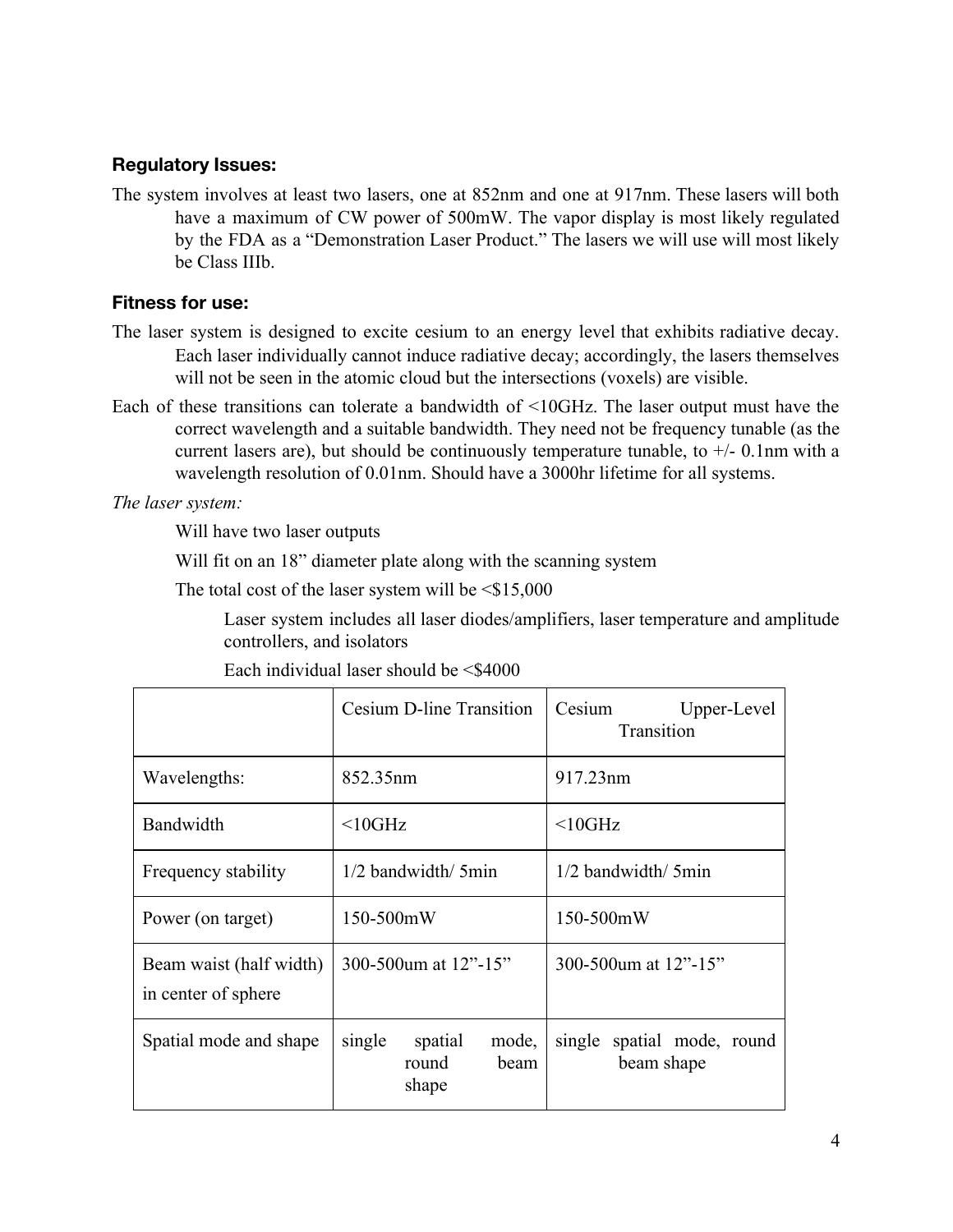| Polarization  | Not applicable                                                         | Not applicable                                                   |
|---------------|------------------------------------------------------------------------|------------------------------------------------------------------|
| Beam Quality* | Twice beam waist at edge<br>is<br>sphere<br>of<br>tolerable. $M^2 < 4$ | Twice beam waist at edge of<br>sphere is tolerable.<br>$M^2 < 4$ |

The customer requires a new laser meeting these specifications with the primary goal of reducing cost. It is also desired that the system can be turned on and off at a high rate to allow for blanking when moving between non-neighboring voxels.

#### *The scanning system:*

Will consist of a system that moves the two partially focused laser beams through a spherical vapor cell.

Will fit on an 18" diameter plate with the laser system.

Can be aligned by a non-expert given basic instructions.

| Target resolution             | 500um             |
|-------------------------------|-------------------|
| Repeatability                 | $500$ um          |
| small angle access time range | $100ns-100us$     |
| Full range deviation          | 16"               |
| <b>Scanning Rate</b>          | 60,000 voxels/sec |

Parameters of scanning system will be derived from the scanning rate

The cost of the full scanning system is  $\leq$  \$6000.

#### *It is desirable that:*

- The cost of the scanning system is  $\leq$ \$2000 USD for all components (components include scanners, drivers, scanning controls, beam shaping optics)
- The cost of the laser system is  $\leq$ \$15,000 USD for all components (components include lasers, controllers, isolators, immediate optics)

An algorithm is derived to calculate mirror angles to hit any arbitrary voxel.

The prototype is light enough to ship for less than \$500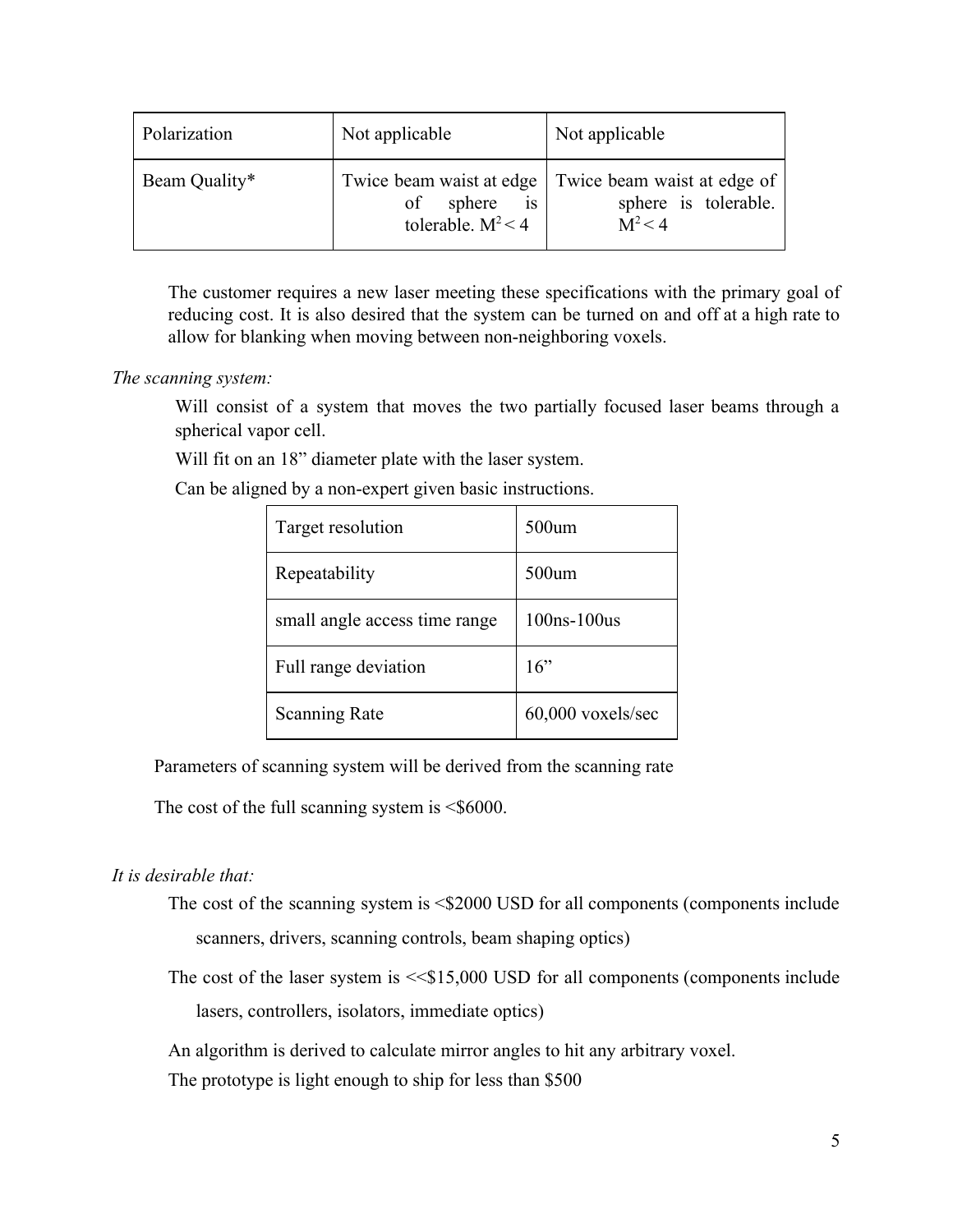# **Project scope:**

System block diagram green boxes are our responsibilities.



#### *What we are responsible for:*

We are responsible for a detailed design study and computer design of a complete system including optical design of a scanning system with lenses, scanners and mirrors. Scanner mounts will be designed for fabrication in a machine shop. A budget and bill of materials will be provided as well.

*What we are not responsible for:*

#### Any software upgrades

We are not responsible for any physically built systems only for designs (pending changes from our customer  $\&$  our team status mid-spring)

*Timeline:*

| <b>Fall Semester</b><br>(prior to semester end) | • List of possible secondary laser option<br>• List of possible scanner options and their<br>specifications<br>• PRD finalized |
|-------------------------------------------------|--------------------------------------------------------------------------------------------------------------------------------|
|-------------------------------------------------|--------------------------------------------------------------------------------------------------------------------------------|